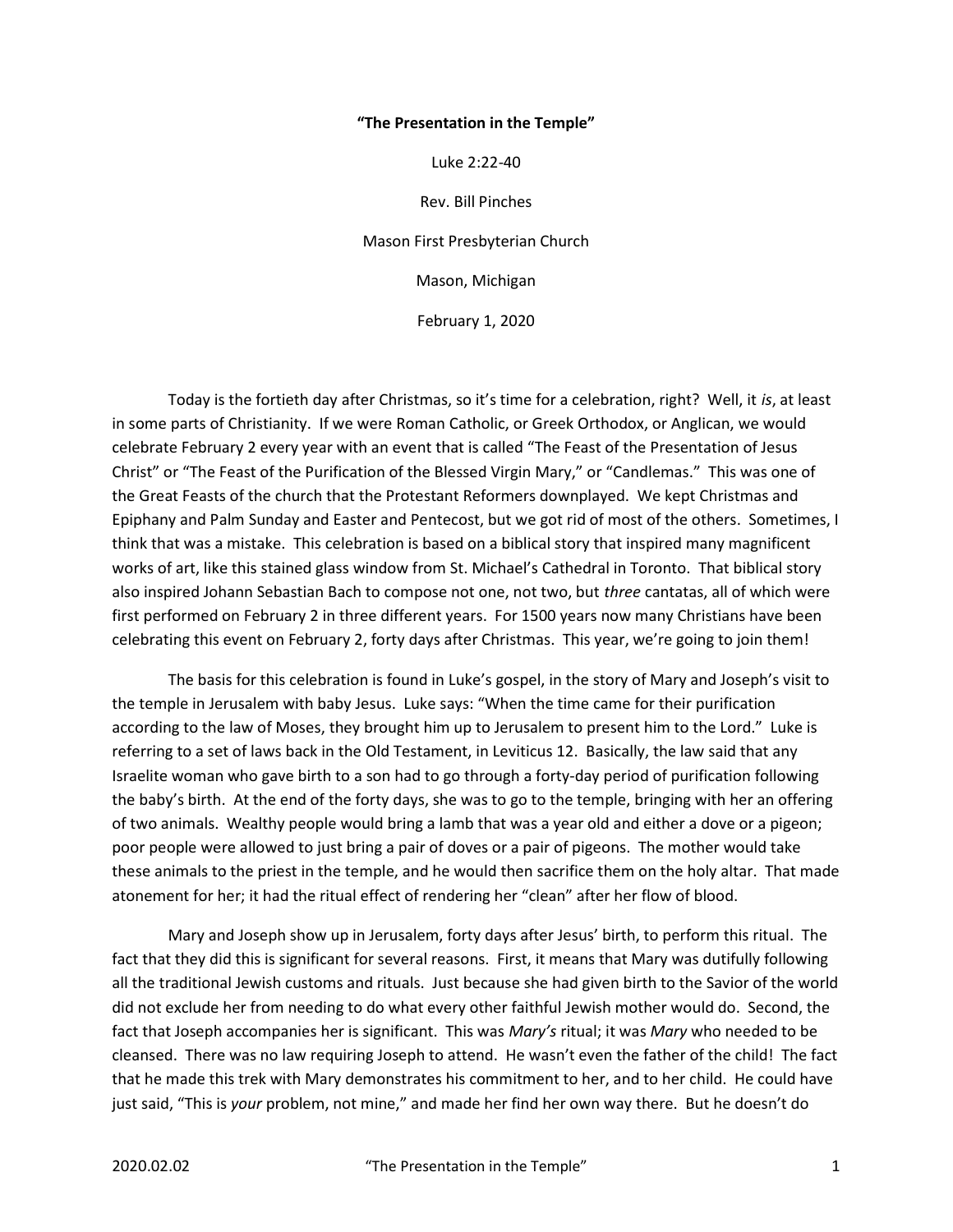that. He is, after all, a righteous man, as Matthew tells us. Here we see that righteousness in action. Finally, this story demonstrates clearly that Mary and Joseph were not wealthy. They had no lamb to offer. The holy family, perhaps the most famous family the world has ever seen, was poor.

 So you can see why the Christian festival is sometimes called "The Feast of the Purification of the Blessed Virgin Mary" – for it commemorates the event that purified Mary after Jesus was born – and why it is sometimes called "The Feast of the Presentation of Jesus Christ" – for it recalls to mind the day when Jesus was brought to the temple in Jerusalem for the very first time. Jesus, of course, would return to the temple numerous times throughout his life, including that triumphal entry on Palm Sunday some 30 years later, but that visit – when he was only forty days old – was his first.

 Now a couple things happen to Mary and Joseph when they show up in the temple with baby Jesus. First, they meet a man named Simeon. Luke says that Simeon was "righteous and devout, looking forward to the consolation of Israel, and the Holy Spirit rested on him. It had been revealed to him by the Holy Spirit that he would not see death before he had seen the Lord's Messiah." We know nothing about Simeon other than what Luke says about him. Did he live in Jerusalem, or was he just visiting? How old, exactly, was he? What does it mean that the Holy Spirit "rested" on him? All those questions have given rise to a variety of different legends. Some people think that Simeon was the priest who performed the purification ritual for Mary. Some think Simeon had been one of the Jews who translated the scriptures from Hebrew into Greek, about 200 years earlier, which would make Simeon remarkably long-lived. All of that is conjecture; however, it is very likely that Simeon was wellacquainted with the scriptures. He knew well the prophecies about the Messiah who was to come.

 "Guided by the Spirit, Simeon came into the temple; and when the parents brought in the child Jesus, to do for him what was customary under the law, Simeon took him in his arms and praised God." In the stained glass window from St. Michael's Cathedral, that's Simeon in the center, holding baby Jesus. Mary and Joseph are on the left. Here's another depiction, this one by the  $17<sup>th</sup>$ -century painter Rembrandt. Here's a closer view. That's Simeon, holding Jesus; Mary is in the middle, wearing blue; Joseph is the man just to the left of Mary, somewhat in the shadows. If you look closely you can see the two pigeons in Joseph's right hand. The tall man in the flowing robes would be the priest.

 Simeon launches into a prayer as he cradles the holy infant in his arms. "Master, now you are dismissing your servant in peace, according to your word; for my eyes have seen your salvation, which you have prepared in the presence of all peoples, a light for revelation to the Gentiles and for glory to your people Israel." These prophetic words have been set to music time and time again, you may have seen tunes called "Nunc dimittis," which are the first two words of Simeon's prayer in Latin. They are used in services of evening prayer, and they even inspired T. S Eliot to write a poem based on his words!

 Simeon then turns to Mary and Joseph, who are amazed by the words coming from Simeon's mouth. This is not the first time complete strangers have approached them because of the significance of this bade; shepherds and magi had come to visit him when he was born; now, this elderly man in Jerusalem reveals that he, too, has been given special revelation about this babe. "This child," he tells them, "is destined for the falling and the rising of many in Israel, and to be a sign that will be opposed so